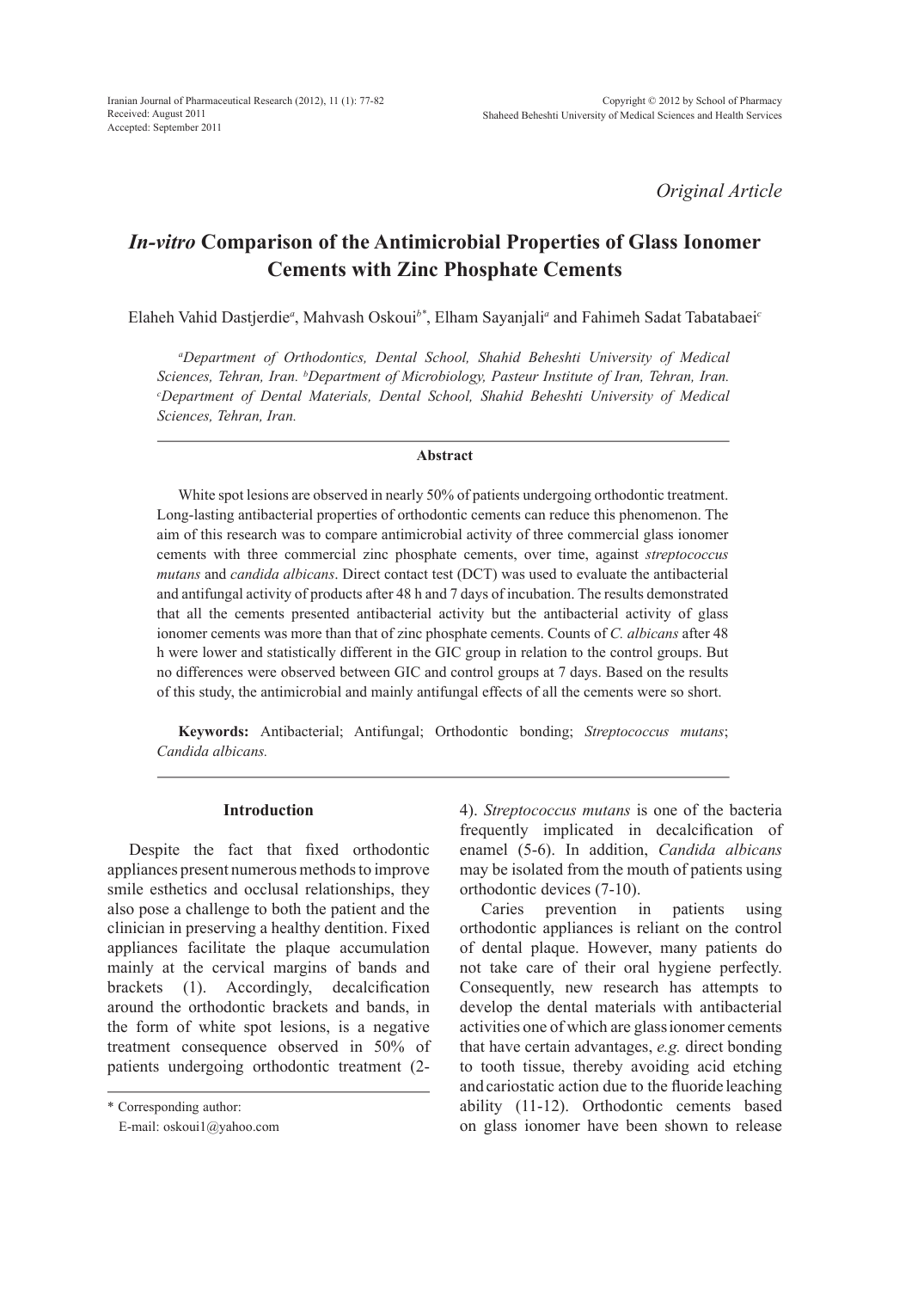| <b>Table 1.</b> Materials evaluated in this study. |  |  |  |
|----------------------------------------------------|--|--|--|
|----------------------------------------------------|--|--|--|

| <b>Cement type</b>    | Manufacture<br><b>Brand</b> |                              | <b>Abbreviation</b> | Lot no.     |
|-----------------------|-----------------------------|------------------------------|---------------------|-------------|
|                       | Resilience                  | Ortho-Technology, USA        | GIC(A)              | DP-1/031307 |
| Glass ionomer cement  | Band-Tite                   | American Orthodontics, USA   | GIC(B)              | 070709A     |
|                       | Ariadent                    | Apadana Tak, Iran            | GIC(C)              | GC001       |
|                       | Harvard                     | Harvard Dental GmbH, Germany | ZPC(A)              | 2112404002  |
| Zinc phosphate cement | Hoffman's                   | Hoffmann Manufaktur, Germany | ZPC(B)              | 1404C01     |
|                       | Ariadent                    | Apadana Tak, Iran            | ZPC(C)              | ZF019       |

fluoride (13). Incorporation of fluorides into the orthodontic cements is based on the conception that fluoride will be released progressively from the set material, so affording continuous longacting anticariogenic effect (14). It is believed that the fluoride released from the glass ionomer cements contribute the antibacterial activity (15). Different studies have reported the bacteriostatic effect of fluoride ions on oral microorganisms (16).

Zinc phosphate cement is another material used as an adhesive for orthodontic devices. There is little information available about antibacterial activity of this material. Dahl studied the short acting antibacterial effect of zinc phosphate cement and polycarboxylate and reported that in the agar diffusion test, the zinc phosphate cement exhibited the strongest antibacterial properties (17).

Some methods have been suggested for testing the antimicrobial effect of dental materials. The most frequently employed methods are those based on direct contact test (DCT) (18-19). The direct contact test is a relatively new method that provides the information on the bacterial viability and growth rate and quantitatively measures the effect of direct and close contact between the microorganisms and the tested materials, regardless of the solubility and diffusibility of their components (20).

The growth inhibitory effects of some cements are considered beneficial in preventing bacterial colonization. In addition, the antibacterial activity, during the time, assumes clinical relevance. Based on these outcomes and on the lack of studies on the antibacterial activity of the Iranian orthodontic cements, the aims of this study were as follows:

Comparing the antimicrobial activity of two

orthodontic cements against the *streptococcus mutans* and *candida albicans* using DCT, comparing the antimicrobial activity of the cements from different companies, comparing the antibacterial activity during the time.

## **Experimental**

The orthodontic cements evaluated in this study are shown in Table 1. The antibacterial activity of each material was evaluated against the Streptococcus mutans (ATCC#35668) and Candida albicans (ATCC#10231).

## *Preparation of glass ionomer samples*

Six wells (7 mm diameter and 3 mm thickness) were punched in the Muller-Hilton agar plates and filled with 6 cements. A uniform surface was achieved by using a small flat-ended dental instrument, such as a dental spatula. The material was allowed to set in accordance with the manufacturer›s recommendation.

## *Antibacterial activity test*

Bacterial strain from stock cultures was cultivated in Brain Heart Infusion broth (Difco, Detroit, USA) at 37° C, for 24 h. The top 4 mL of the resulting undisturbed bacterial cultures were transferred to new test tubes and centrifuged for 10 min at 3, 2 gravity. The resulting supernatant was discarded and the bacteria was resuspended in 5 mL of phosphate-buffered saline (PBS) with a pH of 7.5 (Sigma-Aldrich, St. Louis) and mixed gently by vortexing for 10 sec.

We used DCT to test the antibacterial properties of the cements. The antimicrobial susceptibility profiles were determined by disk diffusion agar method according to CLSI M100-S12 protocols (2005). In each sterilized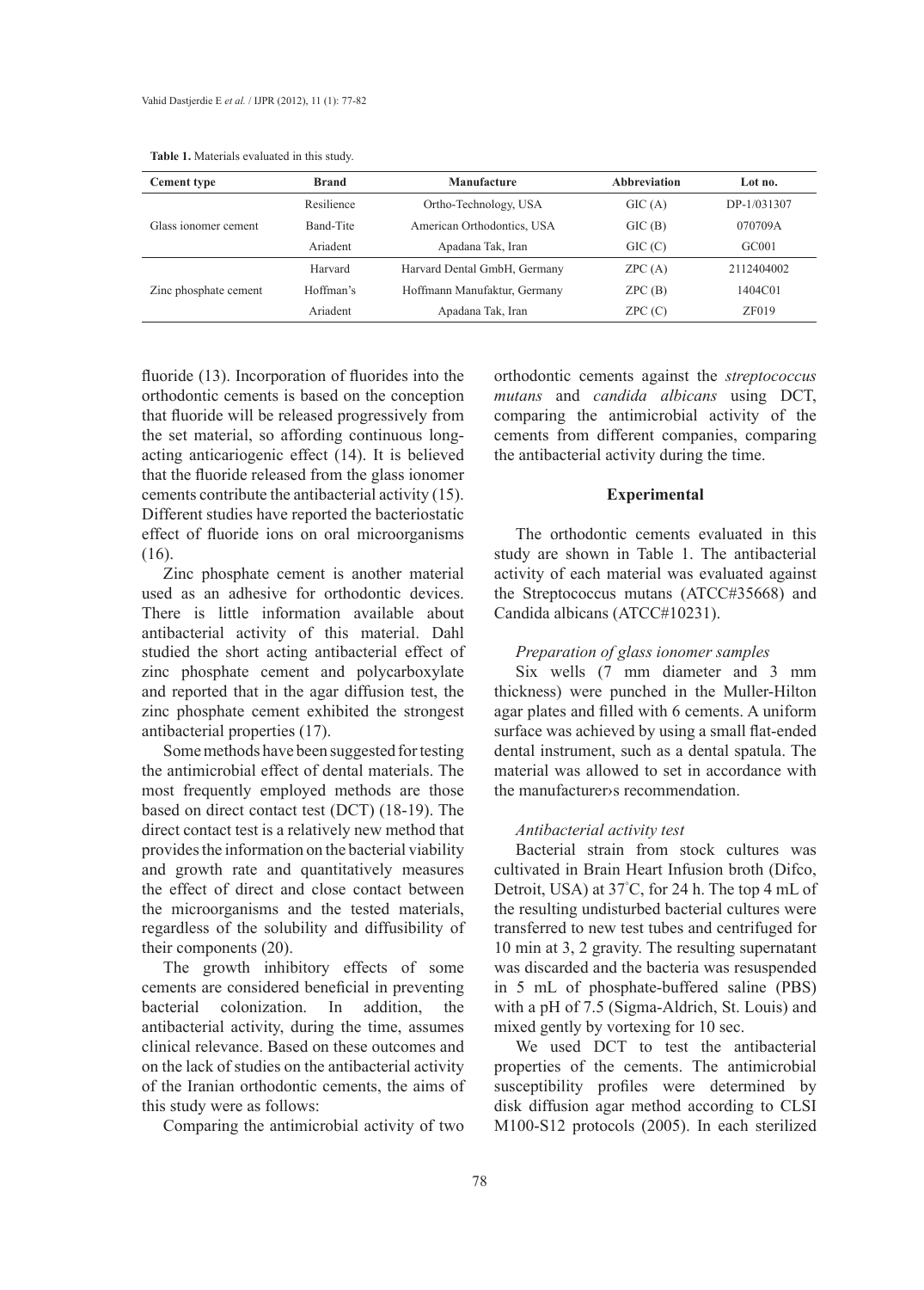| Material | <i>S. mutans</i> (inhibition zones) |                  | C. albicans (CFU) |                    |  |  |
|----------|-------------------------------------|------------------|-------------------|--------------------|--|--|
|          | Day 2                               | Day 7            | Day 2             | Day 7              |  |  |
| GIC(A)   | $22.80 \pm 1.30$                    | $21.20 \pm 1.30$ | $412.0 \pm 11.51$ | $677.0 \pm 37.35$  |  |  |
| GIC(B)   | $14.0 \pm 0.70$                     | $13.40 \pm 0.54$ | $392.0 \pm 11.78$ | $691.40 \pm 14.20$ |  |  |
| GIC(C)   | $12.40 \pm 0.54$                    | $11.0 \pm 0.70$  | $476.80 \pm 5.71$ | $708.80 \pm 14.46$ |  |  |
| ZPC(A)   | $12.20 \pm 1.78$                    | $11.60 \pm 0.89$ | $389.80 \pm 8.98$ | $695.40 \pm 14.02$ |  |  |
| ZPC(B)   | $11.40 \pm 0.89$                    | $11.20 \pm 0.44$ | $386.80 \pm 6.72$ | $692.80 \pm 11.88$ |  |  |
| ZPC(C)   | $9.40 \pm 0.54$                     | $8.20 \pm 0.44$  | $401.60 \pm 5.94$ | $699.0 \pm 10.39$  |  |  |

**Table 2.** The mean values and standard deviations of the inhibition zones and CFU for each material (mean  $\pm$  SD).

Petri dish (20100 mm), a base layer containing 15 mL of blood agar mixed with 100 μL of inoculum was prepared. After the solidification of culture medium, wells measuring 7 mm in diameter were made in each plate and the testing materials were transferred to wells. Two wells were served as the positive control without the tested cements. Plates were incubated at 37°C for 48 h and after that, diameters of zones of inhibition produced around the specimens were measured at three different points. The size of inhibition zones was calculated through subtracting the diameter of specimen  $(7 \text{ mm})$ from the average of three measurements of the halo. All measurements were performed twice by the same blinded operator. Antibacterial tests were repeated 5 times to confirm the homogeneity of the results. Moreover, diameters of zones of inhibition produced around specimens were measured after the reincubation of plates at 37°C for 5 days.

## *Antifungal activity test*

*Candida albicans* ATCC 10231 was placed on Sabouraud dextrose agar and incubated at 37° C for 24 h. After this period, a suspension was prepared in sterile saline solution (0.85% NaCl) with the aid of a spectrophotometer (CE 2501, CECIL Instruments, Series 2000, Cambridge, England), adopting the optical density of 450 nm.

The samples of cements were transferred to tubes containing 3 mL of Sabouraud Dextrose broth (Merck, Darmstadt, Germany). Then, 0.5 mL of the standardized *C. albicans* suspension was inoculated in each tube. Tubes were incubated at 37°C for 48 h. Tubes without any specimen of the tested materials were incubated as positive controls. After the incubation period, each initial suspension was diluted 10, 100 and 1,000 times in sterile saline solution, and 0.1 mL of each suspension was plated in duplicate on Sabouraud Dextrose agar (Merck, Darmstadt, Germany) and incubated in 37° C for 48 h. After this period, the number of colony-forming units per milliliter (CFU/mL) was obtained. Similar procedure was performed after 7 days of incubation.

## *Statistical analysis*

The mean diameter of inhibition zone values for each material was used for statistical analysis by using General Linear Models to compare the inhibition zones of bacteria around each cement. Tukey's studentized post-hoc tests were performed to identify the differences between the cements, the level of significance set at  $p <$ 0.001. A Tukey's complementary test was also used to determine if there was a significant difference between the inhibitory effects of 2 and 7 days specimens ( $p < 0.001$ ).

# **Results and Discussion**

The mean values and standard deviations of the inhibition zones and CFU for each material according to the bacteria strain, at different days, are shown in Table 2. There was a significant difference between the type of cements, brand of cements, time of evaluation and the antibacterial activity (Table 3). The antibacterial property of glass ionomer was more than zinc phosphate but antifungal activity was less than zinc phosphate in 2 days. However, there was no significant difference in antifungal activity in 7 days. A reduction in the measured inhibition zones was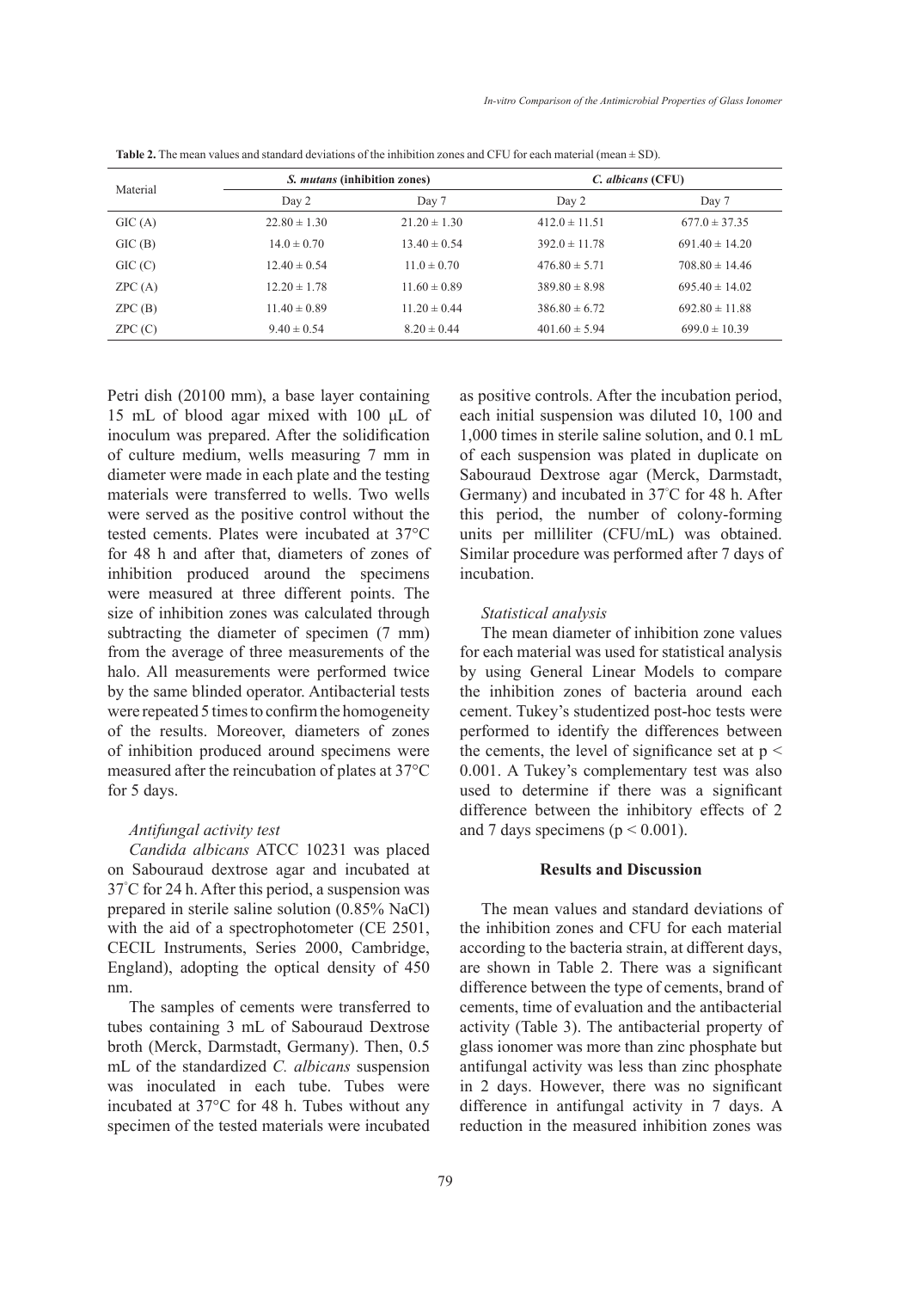| Material   | <b>Source</b>   | <i>S. Mutans</i> (inhibition zones) |                    |         |       | C. Albicans (CFU) |                    |         |       |
|------------|-----------------|-------------------------------------|--------------------|---------|-------|-------------------|--------------------|---------|-------|
|            |                 | df                                  | <b>Mean Square</b> | F       | Sig.  | df                | <b>Mean Square</b> | F       | Sig.  |
| <b>GIC</b> | Cement. Company | 2                                   | 198.86             | 357.96  | 0.000 | $\overline{2}$    | 5962.822           | 21.954  | 0.000 |
|            | Timing          | $\overline{2}$                      | 1253.60            | 2.256E3 | 0.000 | $\overline{2}$    | 365025.622         | 1.344E3 | 0.000 |
|            | Cement, timing  | 4                                   | 50.06              | 90.120  | 0.000 | 4                 | 2548.022           | 9.382   | 0.000 |
| ZPC        | Cement. Company | 2                                   | 18.022             | 29.491  | 0.000 | $\overline{2}$    | 237.222            | 2.016   | 0.148 |
|            | Timing          | 2                                   | 570.556            | 933.636 | 0.000 | $\overline{2}$    | 475126.022         | 4.038E3 | 0.000 |
|            | Cement. timing  | 4                                   | 4.822              | 7.891   | 0.000 | 4                 | 61.456             | 0.522   | 0.720 |

**Table 3.** Effect of brand of cement and time of evaluation on the antibacterial activity.

observed in all samples over 7 days that was not significant.

Caries prevention in patients using orthodontic appliances is reliant on the control of dental plaque. However, many patients do not take care of their oral hygiene perfectly. Consequently, antibacterial properties of orthodontic band cements are desirable. Glass ionomer cement presents approving and essential properties such as biocompatibility to dental pulp, ability of chemical bonding to enamel and dentin and fluoride releasing, which can play an important role in the inhibition of bacteria growth and caries progression (21-24). Different *in-vitro* methods have been used to study the antibacterial activity of dental materials. Boeckh *et al.* throughout their experiments using strains of *S. mutans*, showed the important role of this microorganism in caries etiology (18).

The methodology applied in this research was based on DCT to verify the inhibition zone of materials evaluated and focused on the standardization of the experimental conditions, in particular in relation to the specimens' dimensions and microorganism suspension. According to the results, all glass ionomer cements evaluated the inhibited bacterial growth, but with differences according to the material. The differences in growth inhibition between these cements may be related to their inherent potency and to different solubilities (16).

Yap and others reported that there was no antibacterial activity despite the presence of fluoride in the agar around the set materials (25). We found that all three GICs completely inhibited the growth of *S. mutans*. This effect lasted for at least one week. The most credible cause of the reduced bacterial growth after direct contact with the GIC is fluoride release from this material combined with a pH fall around the material as described elsewhere (26-27). The concentration of fluoride in a specific dental material does not reflect its rate of release. In consequence, the antibacterial properties of glass ionomer cements are different from one material to another. From a clinical point of view, the fluoride release of the GICs may drop significantly with long-term usage as reported in other studies (28-29). Our information recommends that further studies are required to examine the levels of fluoride release and the effects of GICs on complex biofilms. Furthermore, additional improvement of orthodontic cements is extremely important for displaying the long-lasting antibacterial properties together with the fluoride release.

In this study, the three commercial zinc phosphate cements showed an antibacterial activity. The antibacterial potential of these cements could be due to their low pH in the first min after the mixing and their ability to release ions that inhibit the growth of cariesrelated bacteria (30-32). The growth of *S. mutans* colonies is significantly decreased at low pH as described elsewhere (33). In this study, the inhibition of *S. mutans* growth was detectable with 2 days and 7 days aged cements and there was no significant difference between the antibacterial activities in these two days, so, indicating the unchanged effect of material pendant 1 week that was in agreement with other studies (34-35). The increase of pH after setting the material could explain the reduced antibacterial action of the phosphate cements during the time. Other studies have also demonstrated the inhibition of *S. mutans*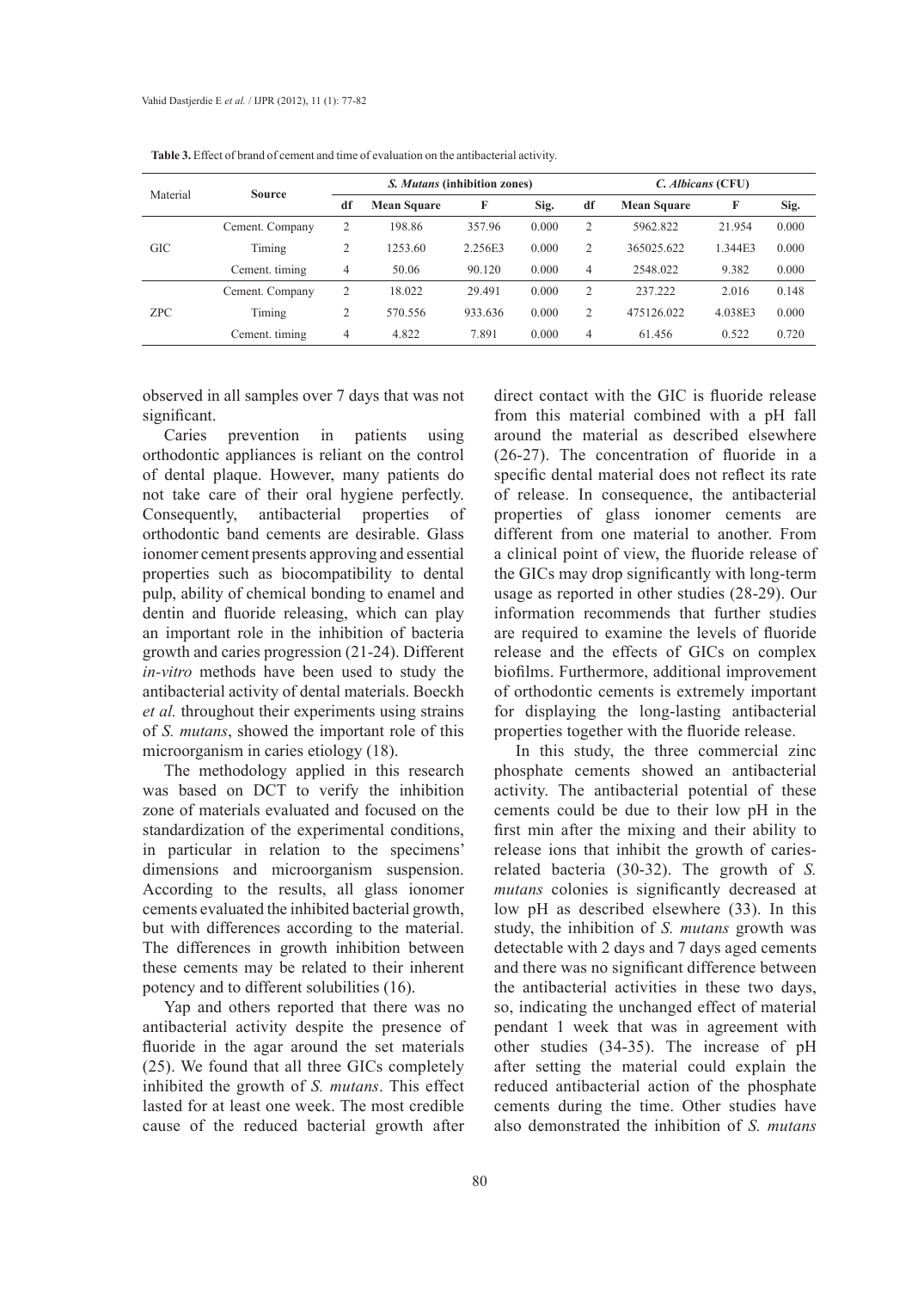growth due to ZPCs, followed by decreased antibacterial activity over the time due to the lower ion release levels (36). In the present study, we observed that the glass ionomer cements had significantly more antibacterial effect in comparison with the zinc phosphate cements. Other studies have also reported the most antibacterial properties of GICs between different cements (37-38). This could be explained by the combined effect of low pH of GICs and their fluoride-leaching capabilities (33). In all experiments, the antibacterial activity measured with cements A and B was greater than that of cement C, which is estimated to be correlated with the higher zinc or fluoride release rates observed with the formers.

Few studies of Oral *Candida* spp. level control have been reported in the related literature. In our study, counts of *C. albicans* after 48 h were lower and statistically different  $(p < 0.001)$  in the GIC group in relation to the control groups. But no differences were observed between GIC and control groups at 7 days. Another study reported that GICs had no antifungal effect in 2 days (39). We detected that zinc phosphate cements had significantly more antifungal effects, after 48 h, compared with the glass ionomer cements. The findings of the present study showed that the cements A and B were more effective in reducing *Candida* spp. colony counts than the cement C.

Based on the results of the present study, it can be concluded that all the evaluated cements displayed some antimicrobial activity. This antimicrobial activity was cement-and timedependent. GIC (A) and GIC (B) were the most active antibacterial cements and ZPC (A) and ZPC (B) were the most active antifungal cements. Combined with the mechanical and biological properties, these differences should be taken into account when one is choosing cement for orthodontic clinical use.

## **Acknowledgment**

This study is a revised version of a thesis submitted by Elham Sayanjali for Postgraduate degree in orthodontics under the supervision of Dr. Elaheh Vahid Dastjerdie, supported by the faculty of dentistry (deputy of research), Shahid Beheshti university of Medical Science.

#### **References**

- Atack N, Sandy J and Addy M. Periodontal and (1) microbiological changes associated with the placement of orthodontic appliances. A review. *J. Periodontol.*  (1996) 67: 78.
- Derks A, Katsaros C, Frencken J, Van›t Hof M and (2) Kuijpers-Jagtman A. Caries-inhibiting effect of preventive measures during orthodontic treatment with fixed appliances. *Caries Res.* (2004) 38: 413-420.
- (3) Gorelick L, Geiger A and Gwinnett A. Incidence of white spot formation after bonding and banding. *Am. J. Orthod. Dentofacial Orthoped.* (1982) 81: 93.
- Derks A, Kuijpers-Jagtman A, Frencken J, Van›t Hof (4) M and Katsaros C. Caries preventive measures used in orthodontic practices: An evidence-based decision? *Am. J. Orthod. Dentofacial Orthoped.* (2007) 132: 165-170.
- Hamada S and Slade H. Biology, immunology, and (5) cariogenicity of Streptococcus mutans. *Microbiol. Mol. Biol. Rev.* (1980) 44: 331.
- (6) Scheie A, Arneberg P and Krogstad O. Effect of orthodontic treatment on prevalence of Streptococcus mutans in plaque and saliva. *Eur. J. Oral Sci.* (1984) 92: 211-217.
- Gökdal I, Kalkanci A, Paçal G and Altu Z. Candida (7) colonization on the surface of orthodontic brackets and the adhesion of these strains to buccal epithelial cells. *Mikrobiyoloji Bülteni* (2002) 36: 65.
- Arendorf T and Addy M. Candidal carriage and (8) plaque distribution before, during and after removable orthodontic appliance therapy. *J. Clin. Periodontol.*  (1985) 12: 360-368.
- Hagg U, Kaveewatcharanont P, Samaranayake Y (9) and Samaranayake L. The effect of fixed orthodontic appliances on the oral carriage of Candida species and Enterobacteriaceae. *Eur. J. Orthod.* (2004) 26: 623.
- $(10)$  Addy M, Shaw W, Hansford P and Hopkins M. The effect of orthodontic appliances on the distribution of Candida and plaque in adolescents. *J. Orthod.* (1982) 9: 158.
- $(11)$  Sidhu S and Schmalz G. The biocompatibility of glass-ionomer cement materials. A status report for the American Journal of Dentistry. *Am. J. Dent.* (2001) 14: 387.
- Vahid Dastjerdi E, Sayanjali E, Seifi M and Iravani (12) A. Comparison of fluoride control release from glass ionomer type I, used in orthodontics banding, before and after exposing to acidic and neutral solution of NaF 0.2% *IJO* (2009) 2: 13-16.
- $(13)$  Benson P, Shah A, Millett D, Dyer F, Parkin N and Vine R. Fluorides, orthodontics and demineralization: a systematic review. *J. Orthod.* (2005) 32: 102.
- (14) Schmit J, Staley R, Wefel J, Kanellis M, Jakobsen J and Keenan P. Effect of fluoride varnish on demineralization adjacent to brackets bonded with RMGI cement. *Am. J. Orthod. Dentofacial Orthoped.*  (2002) 122: 125-134.
- (15) Benson P, Parkin N, Millett D, Dyer F, Vine S and Shah